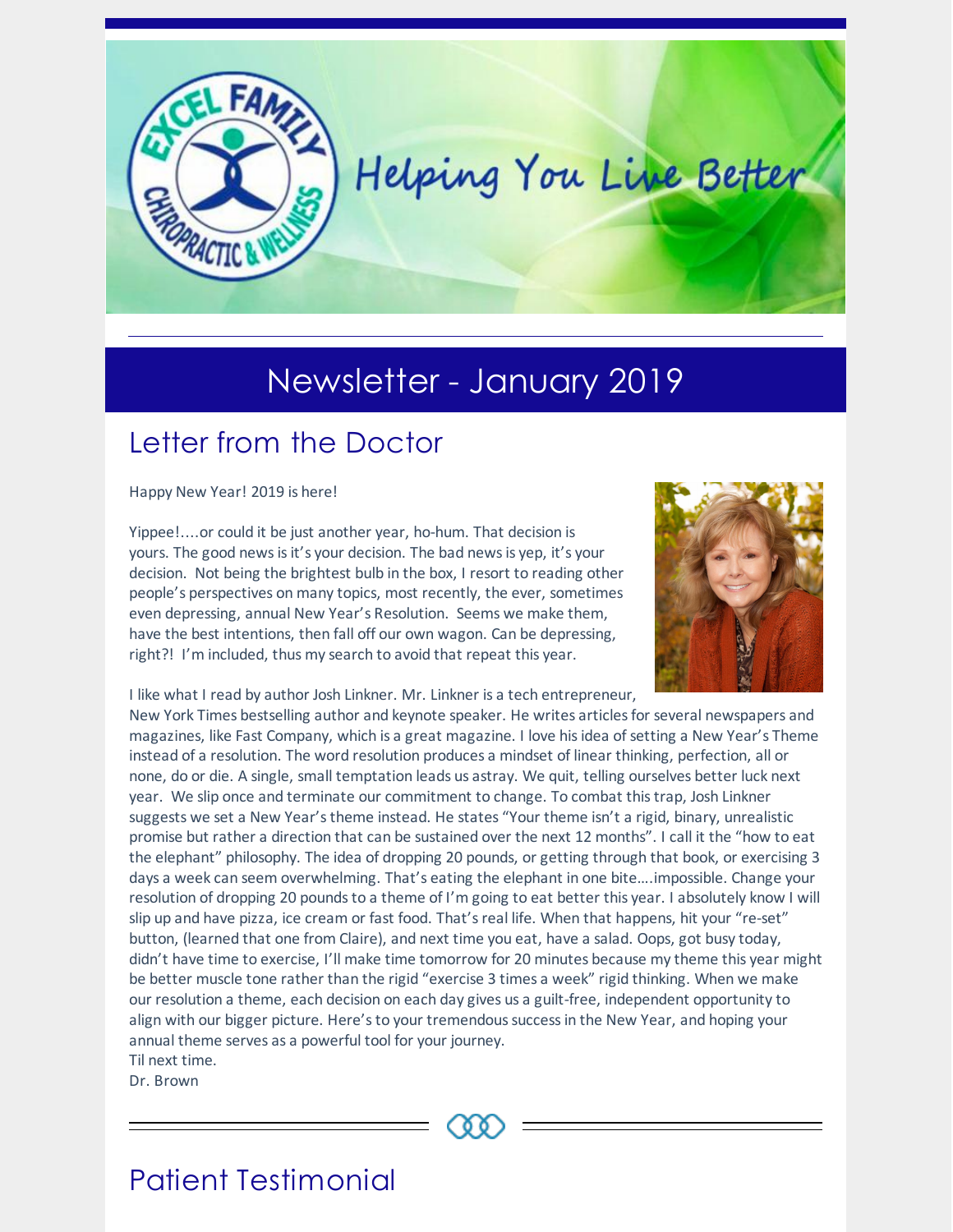

Meredith, aided by the use of her walker, hobbled into our office this past year. She had struggled for 2 years prior, living on pain pills and "you will have to manage the pain" advice. She shares her story of hope and triumph and how chiropractic care got her walking again! Pass her chiropractic success story onto someone you know who is struggling. Meredith's story may give them hope and inspire them to try chiropractic.

### Upcoming Events

Educating our local communities about health and chiropractic is part of our mission at Excel Chiropractic. Our Doctors and staff will be during the month of January at the locations listed below. If you would like usto speak at your organization, club, work place or other group, contact Laura at Laura@excelfamilychiro.com.

1/11 Dr. Brown at Star Center School 1/18 Dr. Spencer at Reek School (office will be closed that day) 1/19 Back to Basics "not your typical health fair" at Geneva Ridge 10am - 2 pm (office closed)\* 1/25 Dr. Spencer at Mount Zion School

### **B2B - Back to Basics "Not Your Typical Health Fair" Saturday, January 19th at Geneva Ridge 10am - 2pm**



Various providers and businesses will be available to share their expertise in the areas of Reiki, Nutrition, Chiropractic, Acupuncture, Exercises and much more!

Excel Family Chiropractic will be offering Complimentary Spinal Health Checks so bring the your friends and family!

> Admission Adults  $$5^{\circ}$$  Seniors (60 & up)  $$3^{\circ}$$  Kids are FREE Proceeds to benefit [Side](http://sidebysidelakegeneva.org/) by Side

Hosted by Excel Family Chiropractic Held at The Ridge Hotel, W4240 State Hwy 50, Lake Geneva, WI 53147